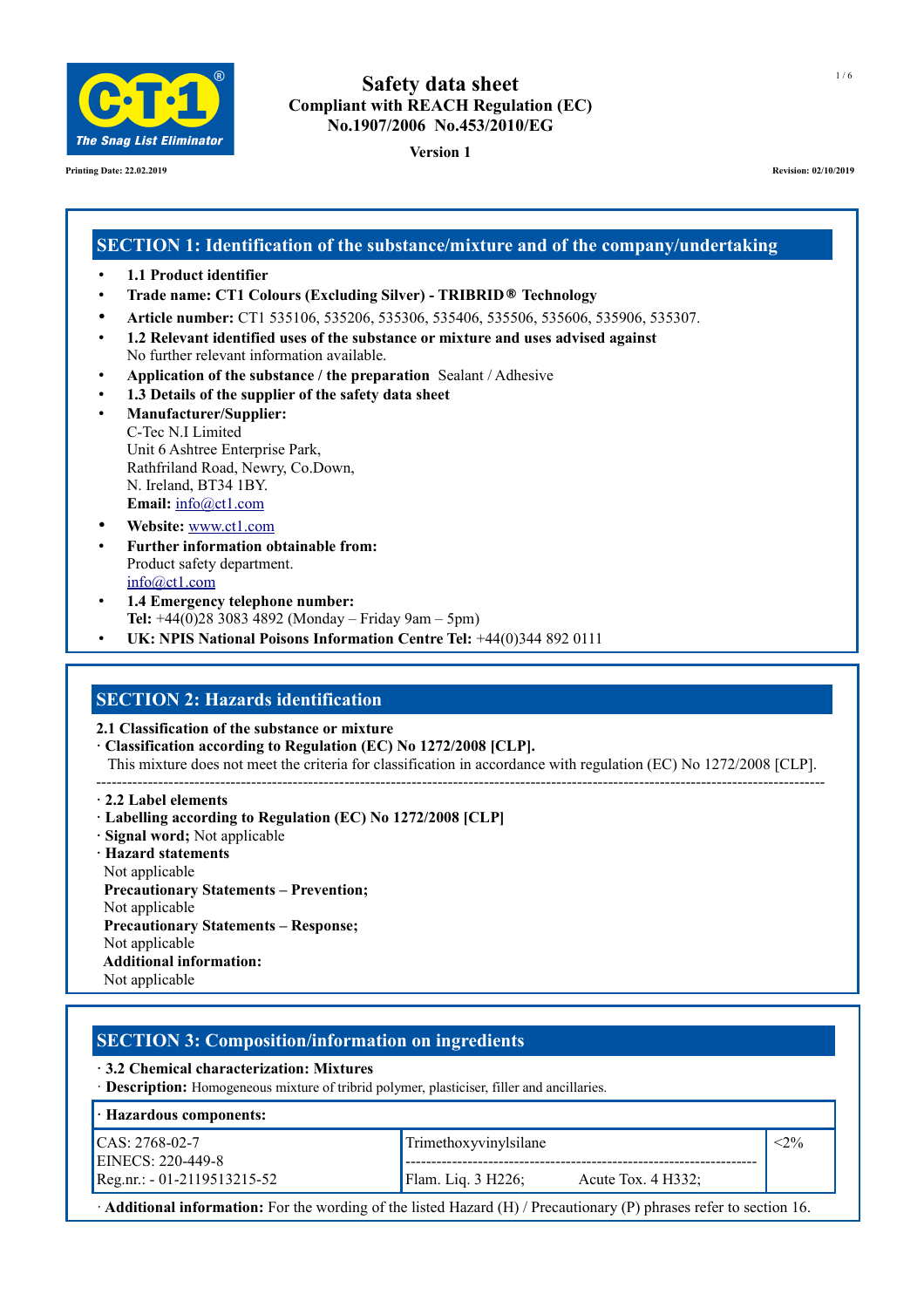

**Version 1**

**Printing Date: 22.02.2019 Revision: 02/10/2019**

#### **CT1 Colours (Excluding Silver) - TRIBRID® Technology**

#### **SECTION 4: First aid measures**

- **· 4.1 Description of first aid measures**
- · **After inhalation:** Supply fresh air.
- · **After skin contact:** Wash with plenty of soap and water for 10-15 minutes. Seek medical advice in case of irritation.
- · **After eye contact:** Rinse immediately with plenty of water. Seek medical advice in case of irritation.
- · **After swallowing:** Give several small portions of water to drink. Do not induce vomiting.
- · **4.2 Most important symptoms and effects, both acute and delayed** No further data available.
- · **4.3 Indication of any immediate medical attention and special treatment needed**
- Further toxicology information is available in SECTION 11.

#### **SECTION 5: Firefighting measures**

- **· 5.1 Extinguishing media**
- · **Suitable extinguishing agents:** Water mist, dry powder, alcohol-resistant foam, carbon dioxide or sand.
- · **Unsuitable extinguishing agents:** Water spray or water jet.
- · **5.2 Special hazards arising from the substance or mixture**
- **· Hazardous combustion products;** Nitrous gases
- · **5.3 Advice for firefighters**
- · **Protective equipment:** Use respiratory protection independent of recirculated air.

#### **SECTION 6: Accidental release measures**

- **· 6.1 Personal precautions, protective equipment and emergency procedures**
- **· 6.1.1. For non-emergency personnel.**
- **Protective equipment:** Wear personal protective equipment (see SECTION 8).

 **Emergency procedures:** Keep unprotected persons away. Avoid contact with skin and eyes. Avoid inhaling mists and vapours.

- **· 6.2 Environmental precautions:** Prevent material from entering surface waters, drains or sewers and soil. Contain any fluid that runs out using suitable material (e.g. earth). Retain contaminated water/extinguishing water. Dispose of in prescribed marked containers.
- **· 6.3 Methods and material for containment and cleaning up:**
- **· 6.3.1. For containment:** Do not flush away with water. For small amounts: Absorb with a liquid binding material such as diatomaceous earth and dispose of according to local/state/federal regulations. Contain larger amounts and pump up into suitable containers. Clean any slippery coating that remains using a detergent / soap solution or another biodegradable cleaner.
- **· 6.3.2. For cleaning up:** No further data available.
- **· 6.3.3. Other information:**
- **· 6.4 Reference to other sections**
- See SECTION 8 and 13.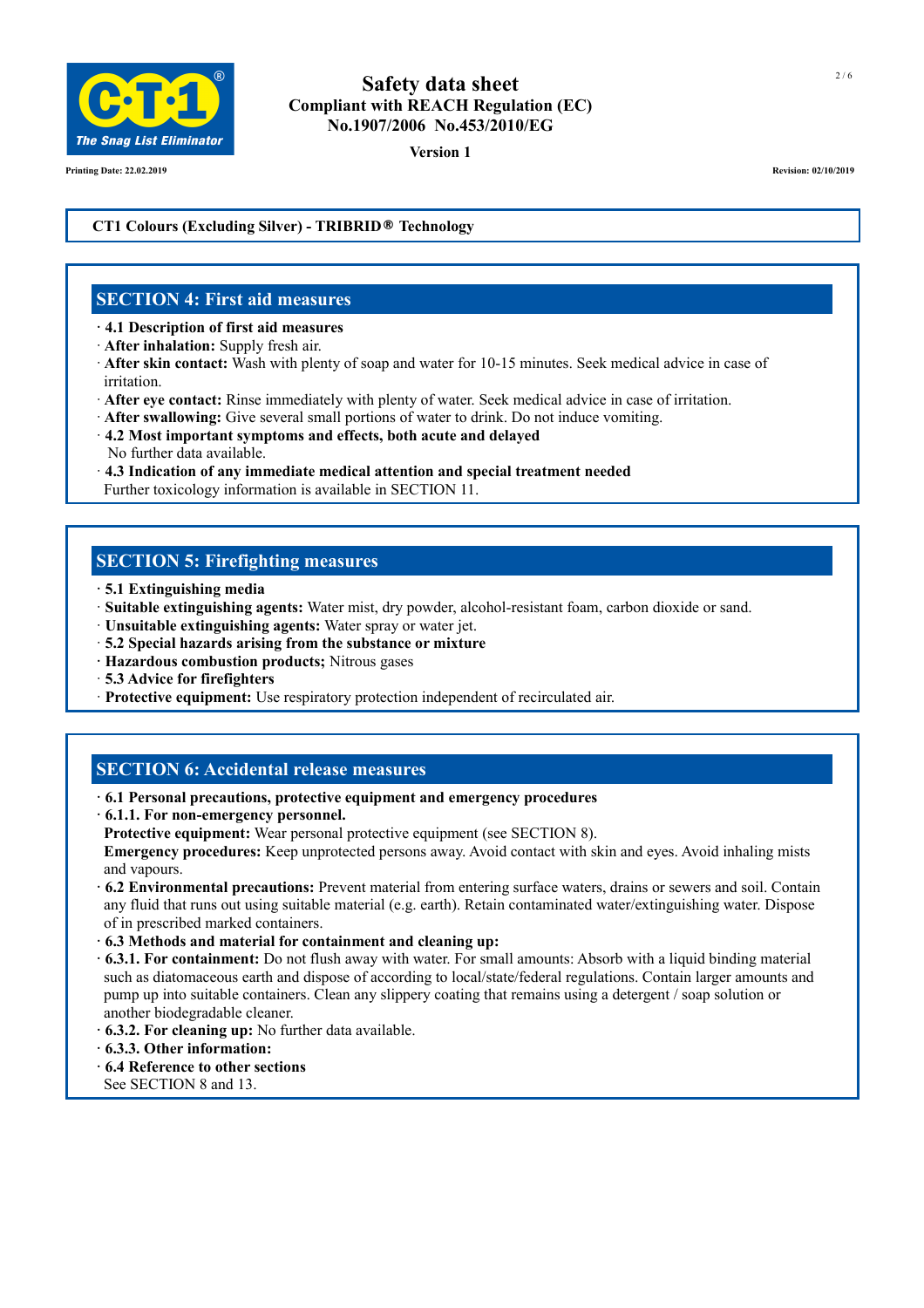

**Version 1**

**Printing Date: 22.02.2019 Revision: 02/10/2019**

#### **CT1 Colours (Excluding Silver) - TRIBRID® Technology**

#### **SECTION 7: Handling and storage**

#### **· 7.1 Precautions for safe handling**

 **Measures to prevent fire:** Product can evolve methanol. Flammable vapours may accumulate and form explosive mixtures with air in containers, process vessels, including partial, empty and uncleaned containers and vessels, or other enclosed spaces. Keep away from sources of ignition and do not smoke. Take precautionary measures against electrostatic charging.

**Measures to prevent aerosol and dust generation:** Not required.

**Measures to protect the environment:** No further data available.

**· 7.2 Conditions for safe storage, including any incompatibilities:**

 Protect against moisture. Store in original container only. Keep container tightly closed and store in a cool, well ventilated place.

**· 7.3 Specific end use(s)** Cartridge Applied Sealant & Adhesive.

#### **SECTION 8: Exposure controls/personal protection**

#### **· 8.1 Control parameters**

 **Maximum airborne concentrations at the workplace:**

| <b>Name</b> | CAS No.       | <b>Type</b> | Mg/m3 | ppm |
|-------------|---------------|-------------|-------|-----|
| Methanol    | $67 - 56 - 1$ | OEL         | 266   | 200 |

**· Additional information:** The lists valid during the making were used as basis.

**· 8.2 Exposure controls**

**· 8.2.1. Appropriate engineering controls:** Avoid contact with eyes and skin. Do not inhale gases/vapours/aerosols. Do not eat, drink or smoke when handling. Wash hands at the end of work and before eating.

**· 8.2.2. Personal protection equipment**

**· 8.2.2.1. Eye face protection:** Protective goggles.

**· 8.2.2.2. Skin protection:** After handling; make sure the skin is cleaned and protected.

- · **8.2.2.3. Respiratory protection:** In case of strong exposure: gas mask filter AX
- **· 8.2.2.4. Thermal hazards:** Not applicable

**· 8.2.3. Environmental exposure controls:** Prevent material from entering surface waters or soil.

# **SECTION 9: Physical and chemical properties**

**· 9.1 Information on basic physical and chemical properties.**

| $\cdot$ Appearance:                        | Paste                 |
|--------------------------------------------|-----------------------|
| $\cdot$ Odour:                             | Characteristic / low. |
| <b>• Odour Threshhold:</b>                 | No data available.    |
| $\cdot$ pH:                                | No data available.    |
| · Melting point / freezing point:          | No data available.    |
| · Initial boiling point and boiling range: | No data available.    |
| · Flash point:                             | $>200^{\circ}$ C      |
| <b>Evaporation rate:</b>                   | No data available.    |
| · Flammability (solid, gas):               | No data available.    |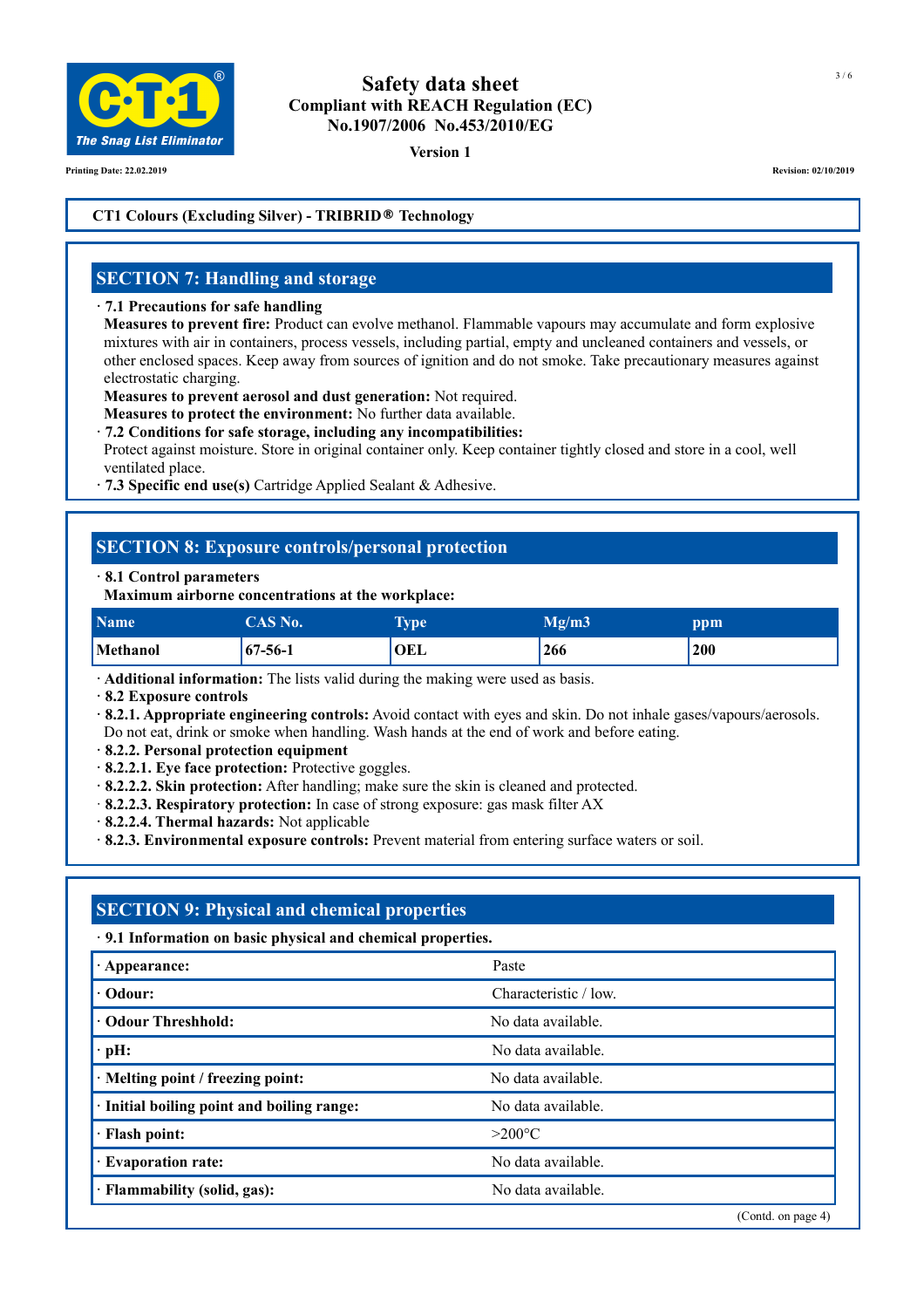

**Version 1**

**Printing Date: 22.02.2019 Revision: 02/10/2019**

#### **CT1 Colours (Excluding Silver) - TRIBRID® Technology**

|                                                        | (Contd. of page 3)      |
|--------------------------------------------------------|-------------------------|
| <b>Upper / lower flammability or explosive limits:</b> | No data available.      |
| · Vapour pressure:                                     | No data available.      |
| · Vapour density:                                      | No data available.      |
| · Relative Density:                                    | 1.58 Kg/Ltr (water = 1) |
| Solubility (ies) (water):                              | No data available.      |
| · Partition coefficient: n-octanol / water:            | No data available.      |
| · Auto-ignition temperature:                           | No data available.      |
| · Decomposition temperature:                           | No data available.      |
| · Viscosity:                                           | No data available       |
| · Explosive properties:                                | No data available.      |
| <b>Oxidising properties:</b>                           | None                    |

#### **SECTION 10: Stability and reactivity**

- **· 10.1 Reactivity**
- · **10.2 Chemical stability:** Stable when stored in sealed containers.
- · **10.3 Possibility of hazardous reactions:** Reacts with water and moisture in air, liberating methanol
- · **10.4 Conditions to avoid:** Moisture during storage.
- · **10.5 Incompatible materials:** Oxidising agents, peroxides, alcohols, acids, moisture, water
- · **10.6 Hazardous decomposition products:** Methanol.

### **SECTION 11: Toxicological information**

- **· 11.1 Information on toxicological effects:** Trimethoxyvinylsilane
- **· Acute toxicity**
- LC50 (RT F/M 4h): 16.8 mg/l vapour
- **· Repeated dose toxicity**

NOAEL(RT F/M oral): <62.5 mg/kg, OECD 422, LOAEL(RT F/M oral) : 62.5 mg/kg, NOAEL (RT F/M inhalation, vapour): 0.0605 mg/l

- **· Skin corrosion/irritation:** Occluded (Dermal, RB, 24h) not irritating
- **· Serious eye damage / eye irritation:** OECD 405 (RB 24h) not irritating
- **· Respiratory / skin sensitising**: OECD 406 (GP) not a skin sensitiser
- **· Germ cell mutagenicity**

 In Vitro: Bacteria (OECD 471): no mutagenic effects. Chromosomal aberration (OECD 473): clastogenic effect. Gene mutations on mammalian cells (OECD 476): no mutagenic effects. In Vivo: no mutagenic effects

· **Reproductivity: Fertility**: NOAEL (parent): 250 mg/kg. NOAEL (F1): none, NOAEL (F2): none, Method: OECD 422

**· Developmental toxicity: Teratogenicity:** (inhalation – vapour): NOAEL (terato): 0.6 mg/l, NOAEL (mater): 0.15 mg/l. Method: according to standardised method.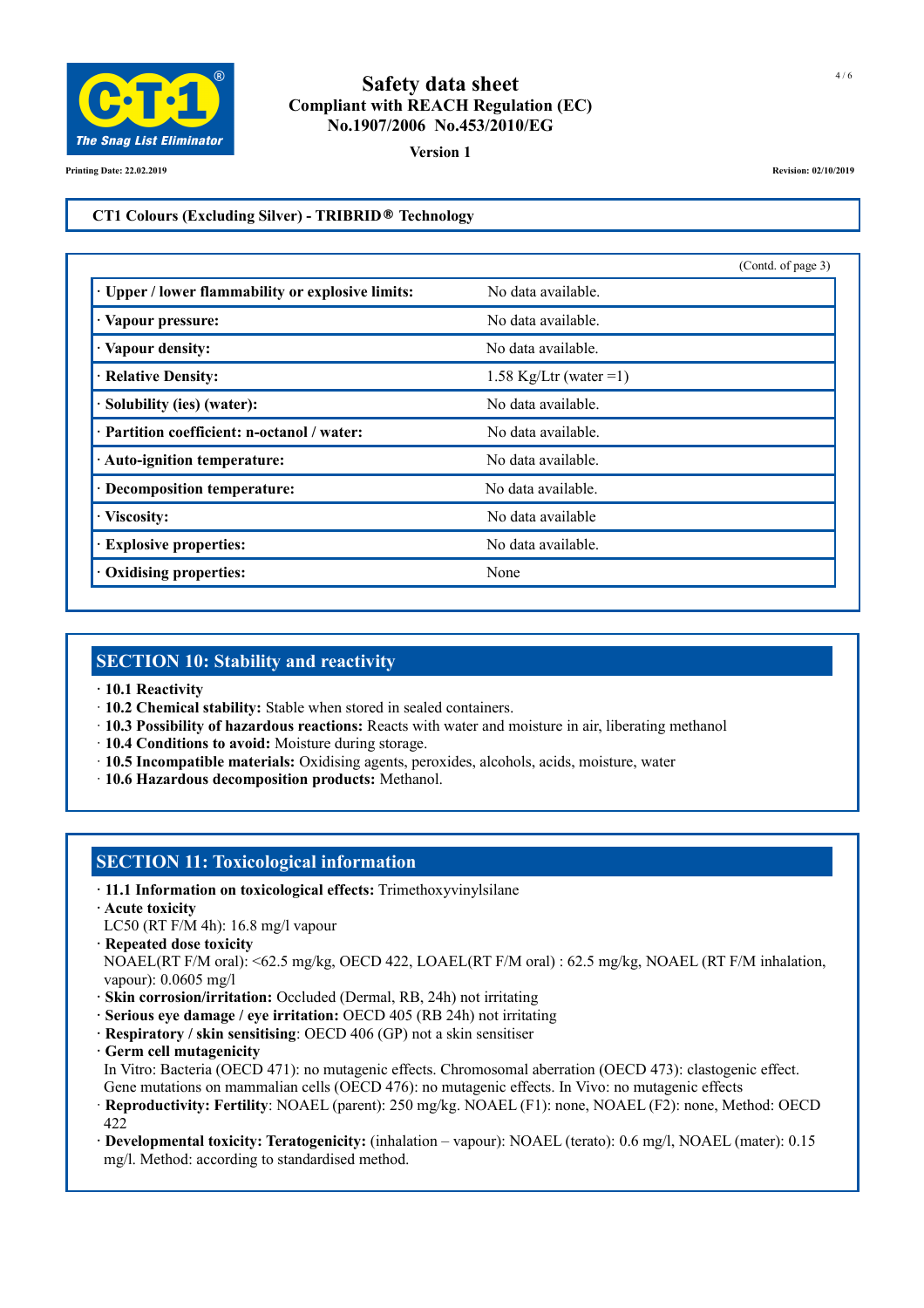

**Version 1**

**Printing Date: 22.02.2019 Revision: 02/10/2019**

#### **CT1 Colours (Excluding Silver) - TRIBRID® Technology**

### **SECTION 12: Ecological information**

#### **· 12.1. Toxicity:**

| <b>Trimethoxyvinylsilane:</b> Acute toxicity: Fish LC 50 (Oncorhynchus mykiss, 96h): 191 mg/l<br>Aquatic invetebrates: EC 50 (Water flea (Daphnia magna) 48h): 168.7 mg/l |  |
|---------------------------------------------------------------------------------------------------------------------------------------------------------------------------|--|
| Aquatic plants: EC 50 (Algae (Pseudokirchneriella subcapitata), 7 d): 210 mg/l<br>EC 10 (Algae (Pseudokirchneriella subcapitata), 7 d): 25 mg/l                           |  |

- **· 12.2. Persistence and degradability:** (Trimethoxyvinylsilane)51 % (28 d, OECD 301 F) The product is not readily biodegradable.
- **· 12.3. Bioaccumulative potential:** No data available
- **· 12.4. Mobility in soil:** No data available
- **· 12.5. Results of PBT and vPvB testing:** No data available
- **· 12.6. Other adverse effects:** Not known
- **· 12.7. Additional information:** Do not discharge into the drains or waterways.

# **SECTION 13: Disposal considerations**

- **· 13.1. Waste treatment methods:** Observe local regulations.
- **· 13.1.1. Product / packaging disposal:**
- **Waste codes / waste designations according to LoW:**

Dispose of in accordance with local regulations. Do not empty product into drains. According to the European catalogue, waste codes are not product specific, but application specific. The user should assign waste codes, preferably in discussion with the waste disposal authorities.

- **· 13.1.2. Waste treatment-relevant information:** No data available.
- **· 13.1.3. Sewage disposal-relevant information:** No data available.
- **· 13.1.4. Other disposal recommendations:** No data available.

### **SECTION 14: Transport information**

| $\cdot$ 14.1 UN-Number<br>· ADR, ADN, IMDG, ICAO/IATA, RID                               | Not regulated |
|------------------------------------------------------------------------------------------|---------------|
| $\cdot$ 14.2 UN proper shipping name<br>· ADR, ADN, IMDG, ICAO/IATA, RID                 | Not regulated |
| $\cdot$ 14.3 Transport hazard class(es)<br>· ADR, ADN, IMDG, ICAO/IATA, RID              | Not regulated |
| · 14.4 Packing group<br>· ADR, ADN, IMDG, ICAO/IATA, RID                                 | Not regulated |
| ⋅ 14.5 Environmental hazards:                                                            | Not regulated |
| 14.6 Special precautions for user                                                        | Not regulated |
| $\cdot$ 14.7 Transport in bulk according to Annex<br>II of Marpol 73/78 and the IBC Code | Not regulated |